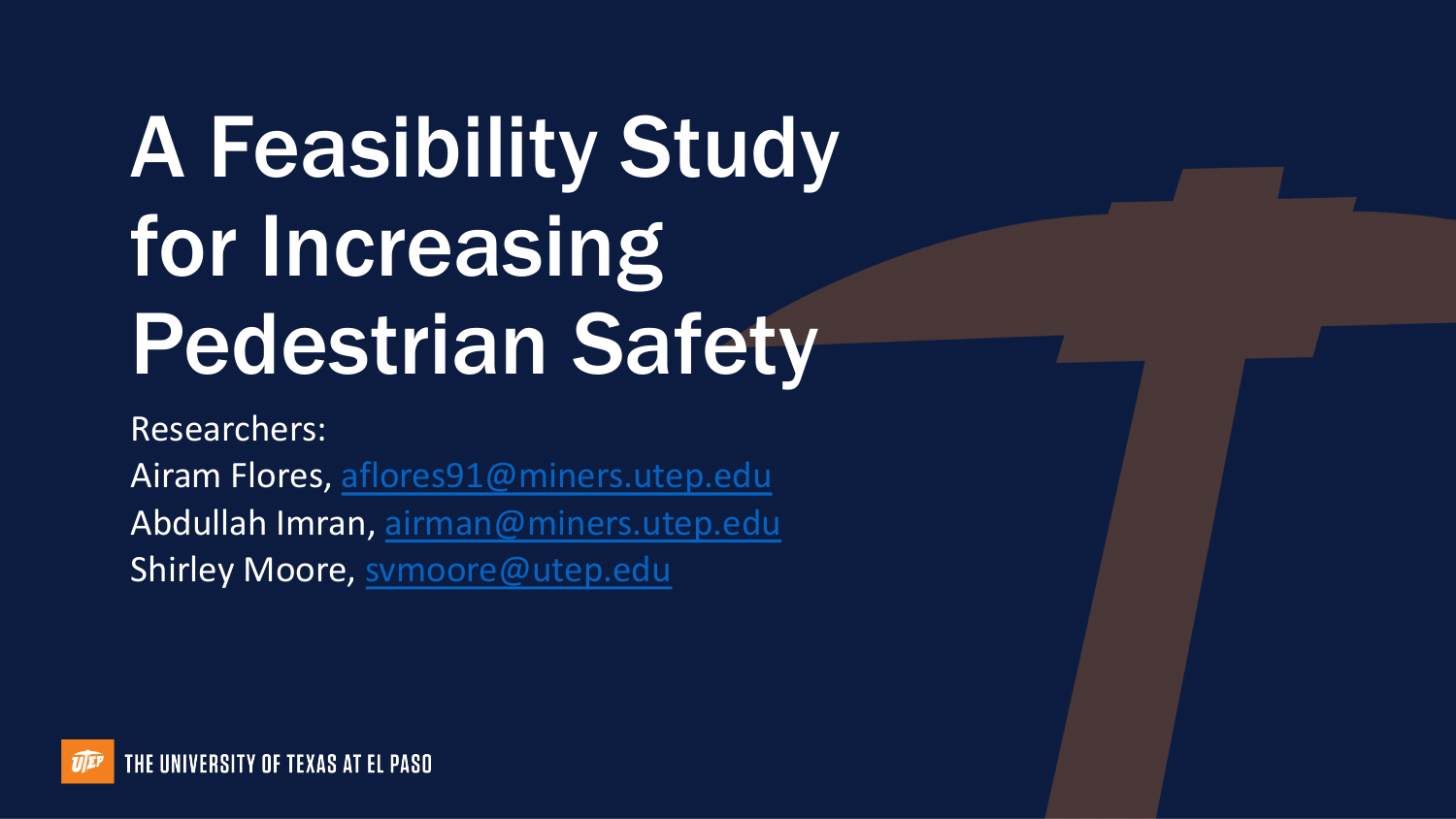## **Current Project Status**

- Just submitted revised IRB study application
	- Recruitment of volunteers
	- Planned activities
	- Collecting, storing and protecting data
	- Specified use of Chameleon and CHI@Edge resources
	- Human subject training
- Learning to use CHI@Edge
	- Created project "Edge on the Border"
	- Currently having some problems with authentication creating container or problems running the container once created
	- Some experience have used AI containers on PSC Bridges-2 GPU nodes
- Pricing LiDAR devices
- Investigating data analysis and machine learning techniques for near-miss analysis
- Getting access to sample data sets
- THE UNIVERSITY OF TEXAS AT EL PASO  $\widehat{\boldsymbol{y}}$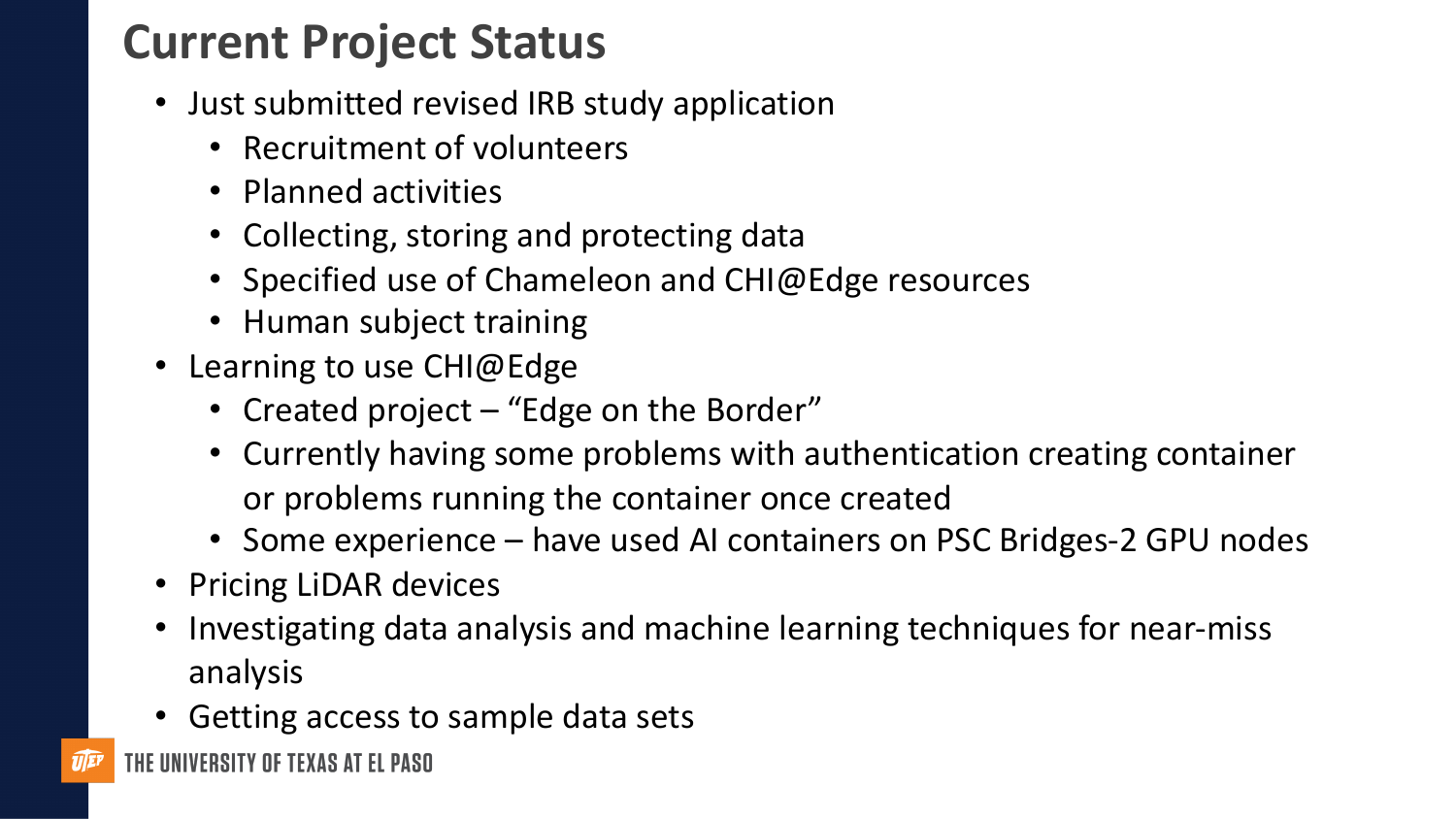## **Motivation**

- Across the city of El Paso, there have been 1,261 traffic incidents involving pedestrians and motorists since 2015, and roughly 10.5% were fatal, resulting in 119 deaths.
- Downtown El Paso and the Chihuahuita neighborhood have the highest density of collisions involving pedestrians.
- Across the U.S., the pedestrian death rate rose during 2020 despite fewer miles driven during the pandemic.
- 2019 pedestrian fatality total was the highest in 30 years, exceeding the previous 30-year high from 2018 and up nearly 50 percent over the past decade.
- It is crucial to determine the factors contributing to this increase, identify high risk areas, and develop mitigation strategies in order to save lives and prevent injuries.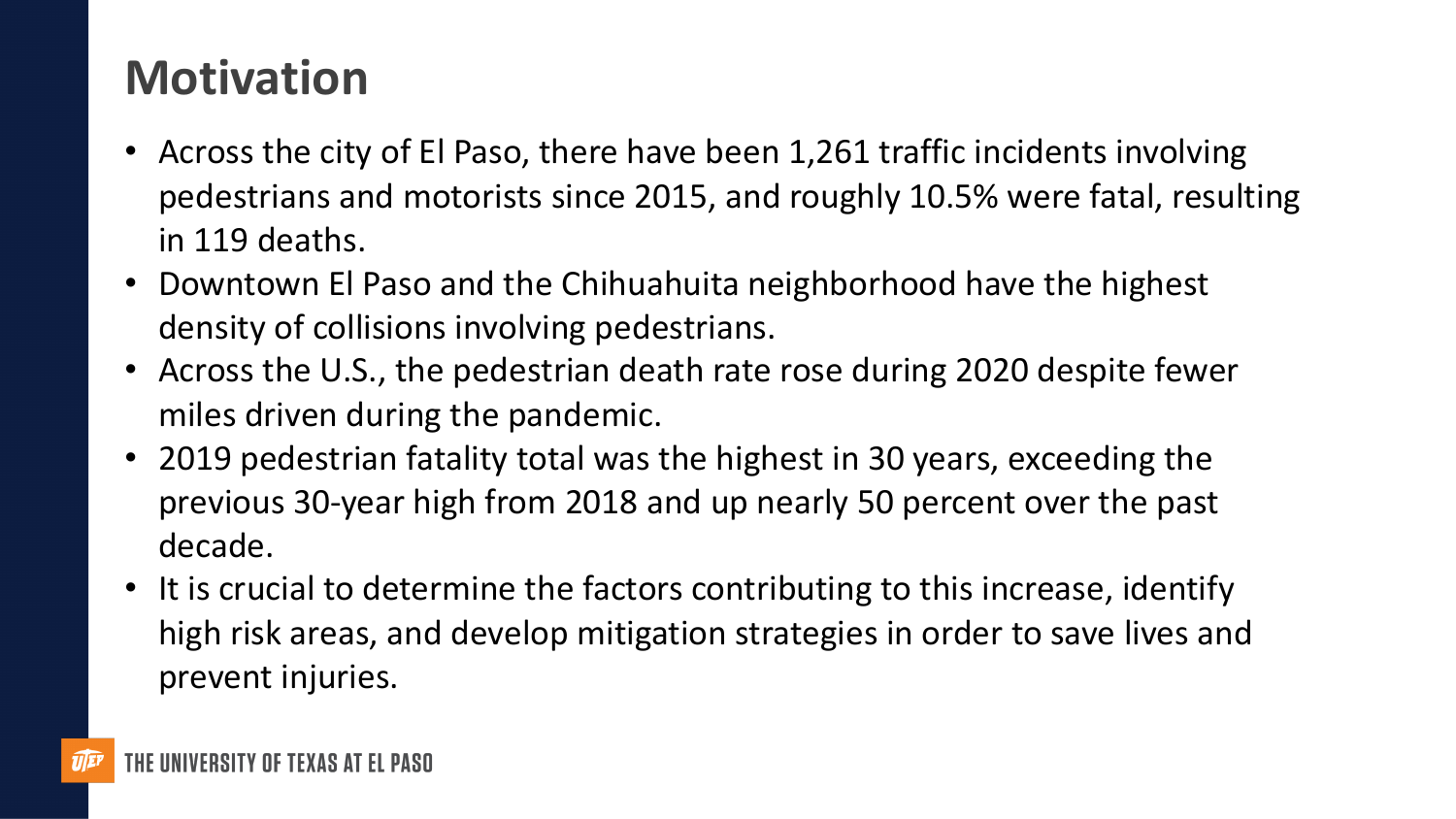## **Goals of this Study**

- Determine requirements for the number and most effective placement of LiDAR sensors and video cameras needed to collect near-miss data.
- Devise a plan for procuring, installing, and maintaining LiDAR devices and video cameras and meeting associated computing and communication requirements, including costs and involvement of city government and stakeholders.
- Devise a plan for collecting, managing, and providing access to data for conducting near-miss analysis.
- Develop a strategy for optimizing where to carry out data processing and analysis – i.e., on edge computing devices vs. the cloud datacenter.
- Evaluate data analysis and machine learning techniques to determine best approaches for near-miss analysis.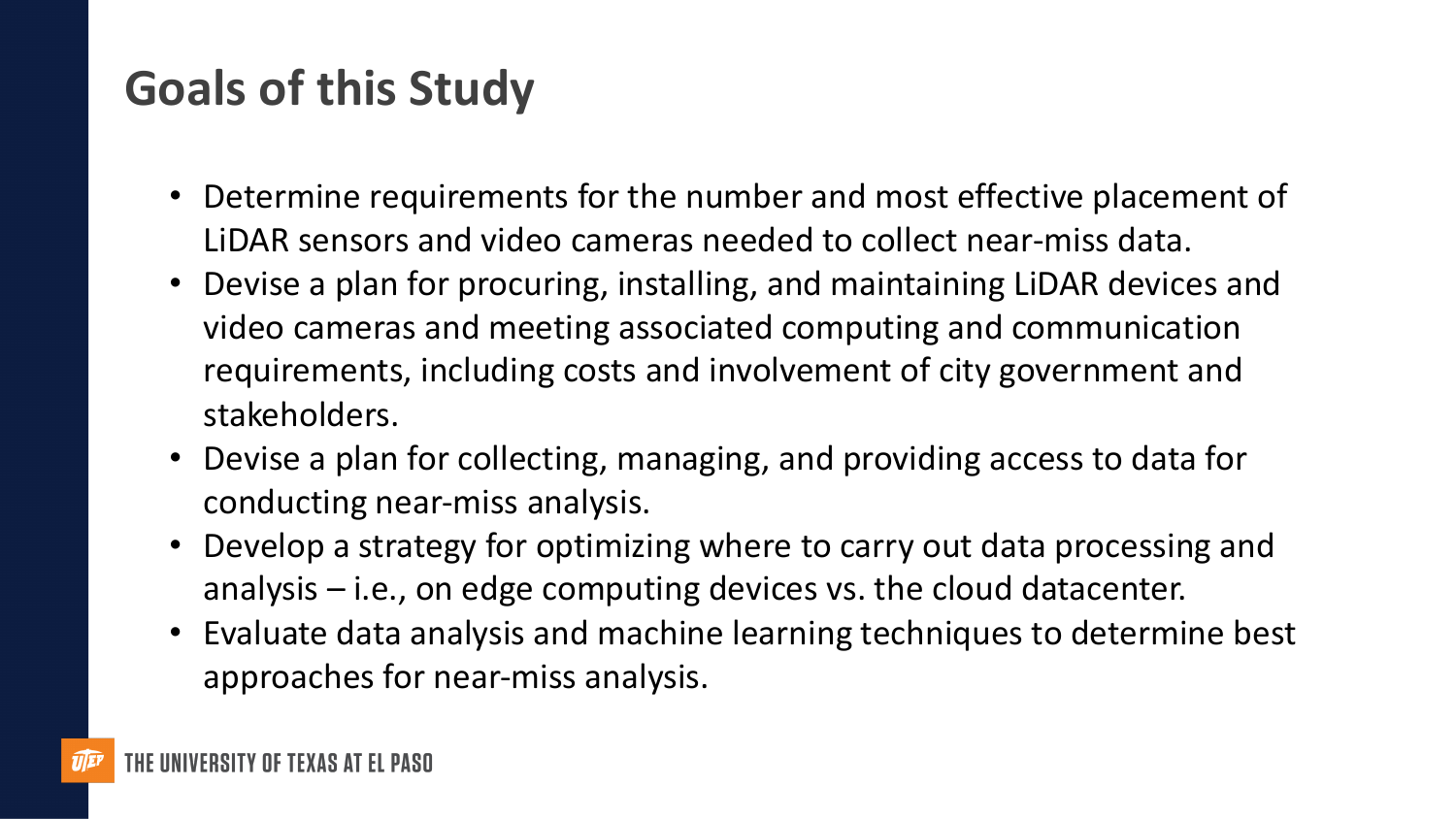### **LiDAR**

- Stands for Light Detection and Ranging.
- LiDAR sensors work by transmitting a stream of laser light into the environment. When the light hits an object, it is reflected back to the sensor. As the laser scans, the sensor creates a three-dimensional rendering of the object by measuring the amount of time it takes for the reflected light to return.
- LiDAR systems can distinguish between cars, trucks, pedestrians and bicycles.
- Roadside LiDAR systems have no facial recognition capability and thus do not violate citizens' privacy.
- Data can be converted into information about vehicle and pedestrian trajectories.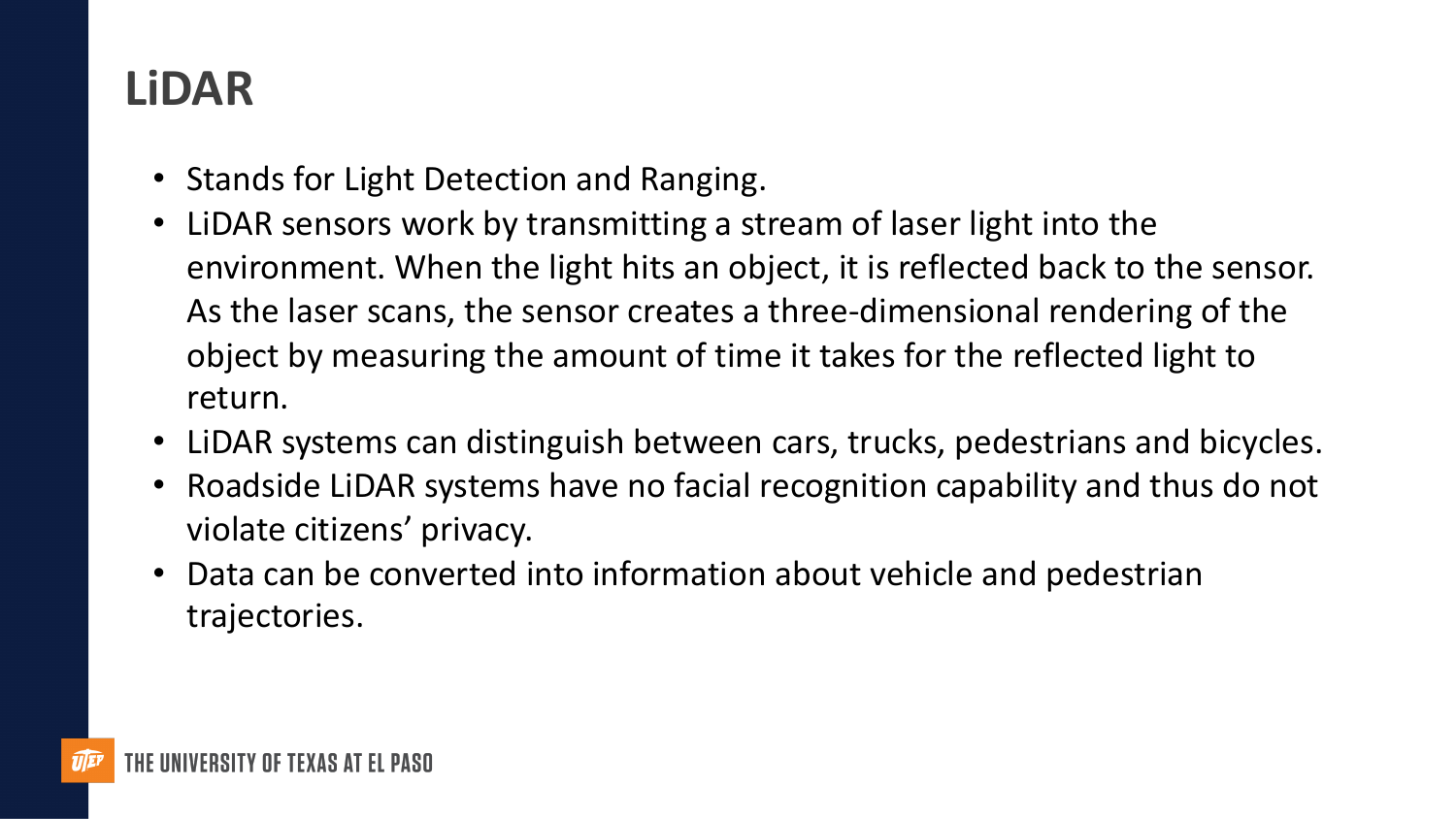#### **Near-miss Analysis**

- A pedestrian-vehicle near-miss is defined as a situation in which a vehicle had to abruptly brake or swerve to avoid striking a pedestrian or a pedestrian had to take sudden evasive action to avoid being struck.
- Near-miss analysis on a much larger dataset allows crashes to be predicted more reliably than using crash datasets.
- Near-miss data can help identify where improvements such as additional crossings, reduced speed limits, speed bumps, or better lighting are needed.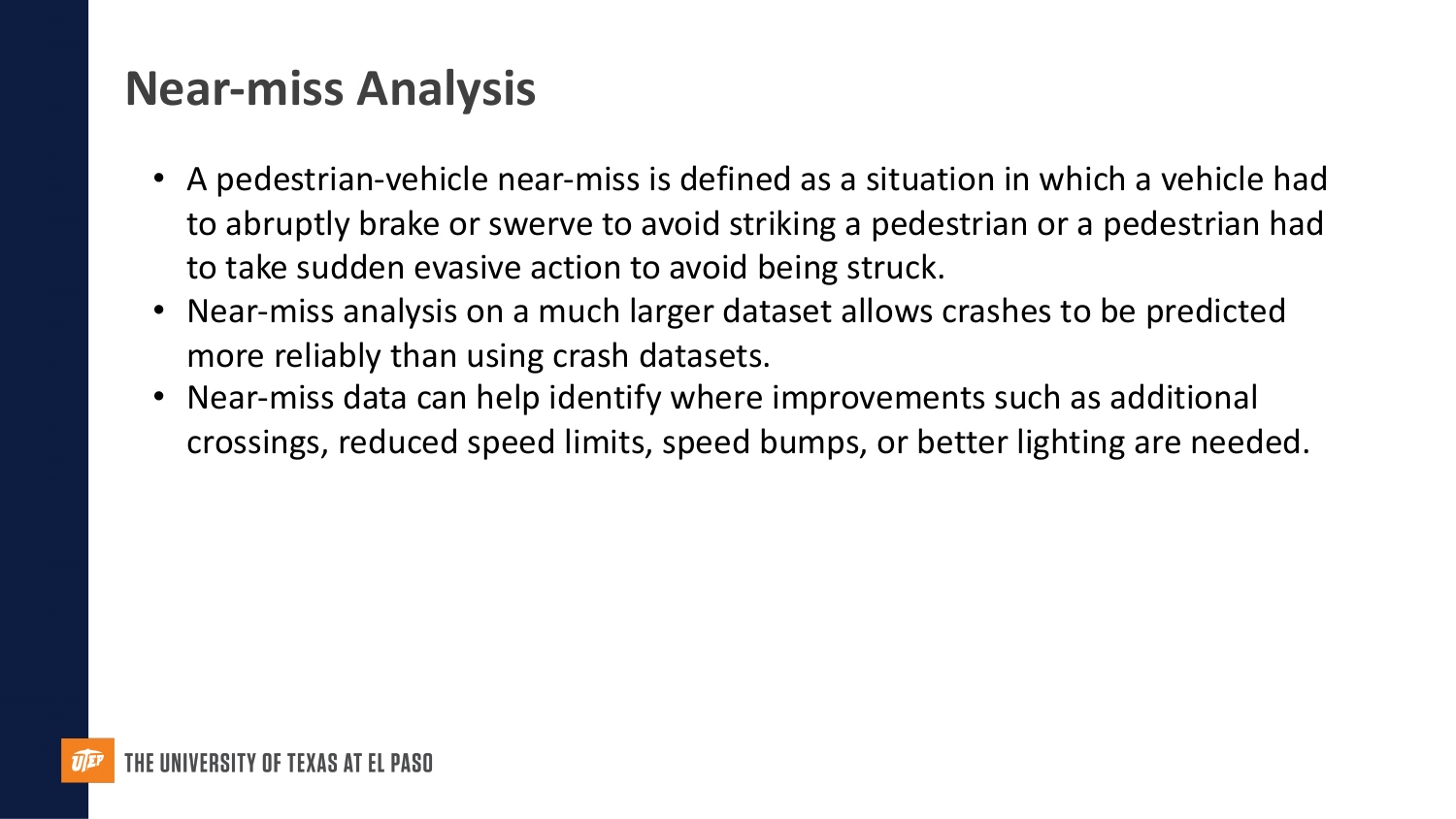#### **Near-miss Analysis Literature**

Junxuan Zhao, Hao Xu, Hongchao Liu, Jianqing Wu, Yichen Zheng, Dayong Wu, Detection and tracking of pedestrians and vehicles using roadside LiDAR sensors, Transportation Research Part C: Emerging Technologies, Volume 100, 2019.

Jianqing Wu, Hao Xu, Yongsheng Zhang, Renjuan Sun, An improved vehiclepedestrian near-crash identification method with a roadside LiDAR sensor, Journal of Safety Research, Volume 73, 2020.

Jianqing Wu, Hao Xu, Yichen Zheng, Zong Tian, A novel method of vehicle-pedestrian near-crash identification with roadside LiDAR data, Accident Analysis & Prevention, Volume 121, 2018.

Wu J, Xu H, Tian Y, Pi R, Yue R. Vehicle Detection under Adverse Weather from Roadside LiDAR Data. Sensors (Basel). 2020 Jun 17;20(12):3433. doi: 10.3390/s20123433. PMID: 32560568; PMCID: PMC7348835.

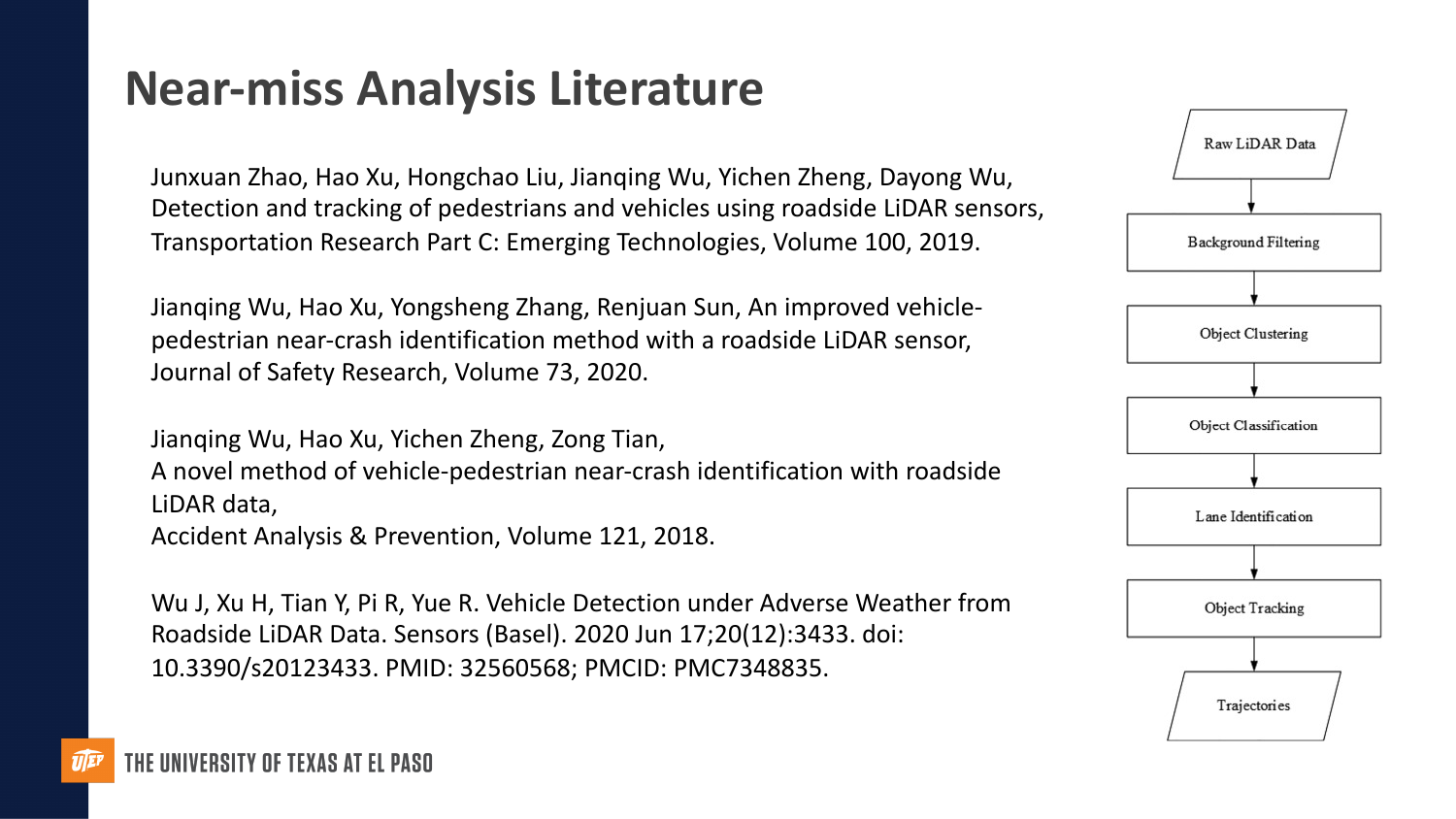#### **Sa[mple Datasets](https://velodynelidar.com/downloads/)**

- [ASU Pedestrian LiDAR Scenes \(AP](https://media.timesfreepress.com/news/documents/2021/08/02/smartcorridor15807509175.pdf)LS) Dataset
	- https://asulidarset.github.io/
	- https://github.com/asulidarset/APLS-sample
	- Data collected using Velodyne HDL-32e device
	- Process using Velodyne Dataset Utilities
		- https://github.com/michaelsaxon/velodyne
- Velodyne datasets and Veloview visualizer
	- https://velodynelidar.com/downloads/#softwa
- Chattanooga MLK Smart Corridor
	- UT-Chattanooga collaboration with Chattanoog
	- New NSF grant for expansion (LiDAR sensors, share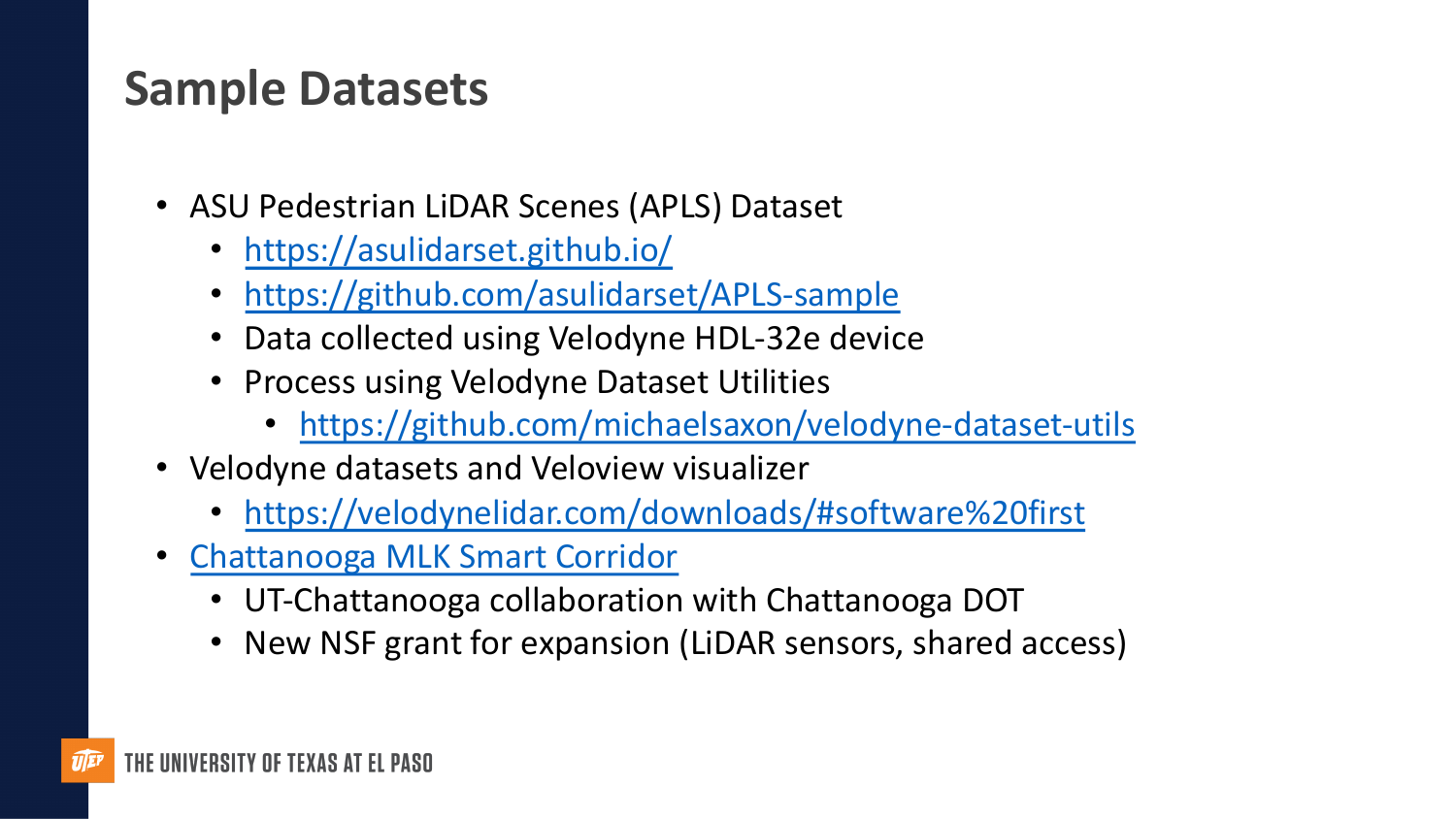## **Requirements and Plans for CHI@Edge Testbed**

- Ideally would like to connect our LiDAR sensors and video cameras to the CHI@Edge infrastructure
- Orchestrate data and computation from edge to cloud considering
	- Performance optimization
	- Privacy constraints
- Evaluate different options for edge servers
	- Video analytics on the edge requires more computational power
	- Specialized processors for lower power consumption (e.g., GPUs or NPUs/TPUs for machine learning)
- Evaluate strategies for data transfer, storage, and access with respect to
	- Performance
	- Reproducibility
	- Privacy and confidentiality
	- Sharing with other researchers